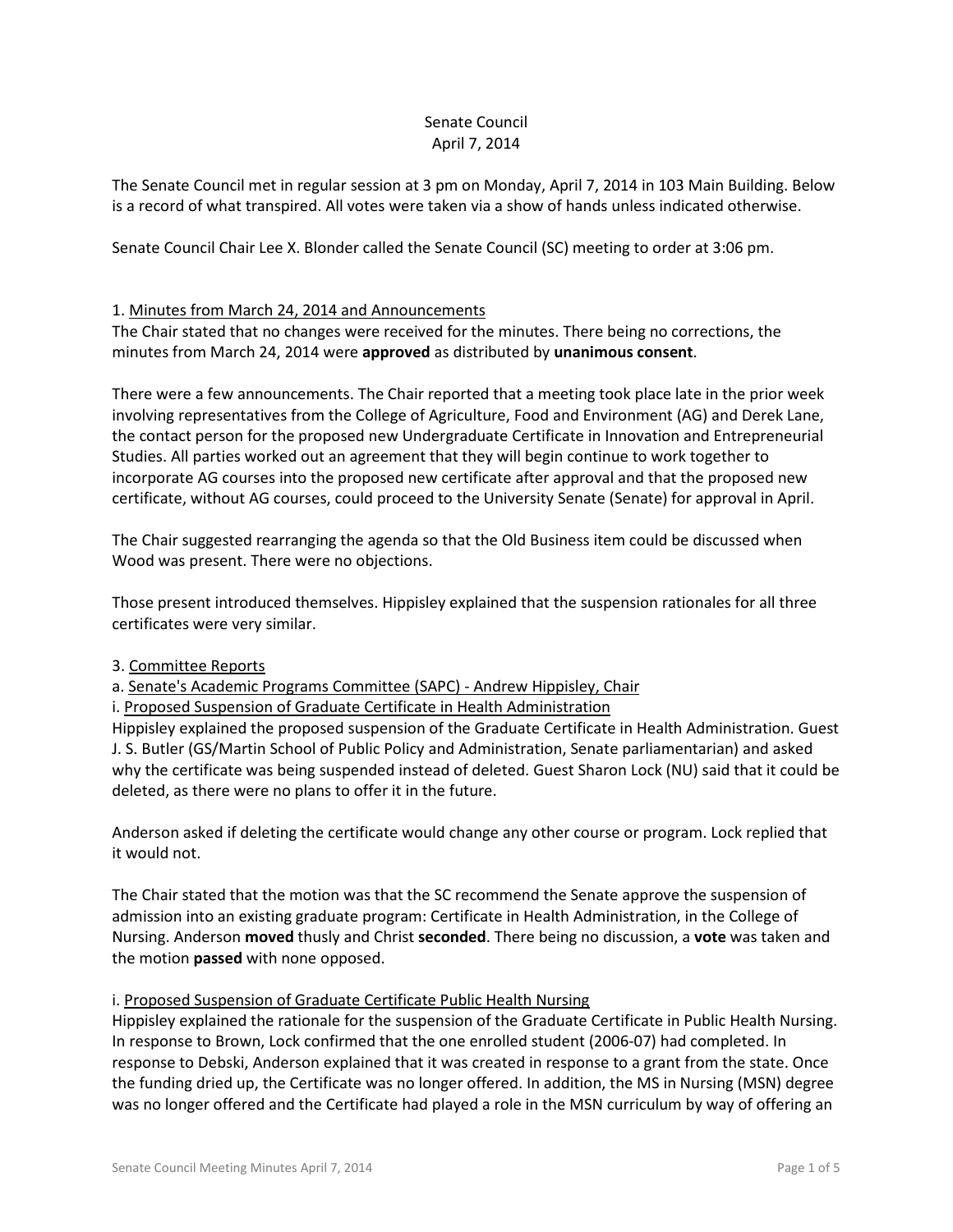additional specialty area. Lock added that the courses associated with the Certificate were no longer offered.

Pienkowski **moved** that the SC recommend the Senate approve the suspension of admission into an existing graduate program: Certificate in Public Health Nursing, in the College of Nursing. Debski **seconded**. A **vote** was taken and the motion **passed** with none opposed.

### i. Proposed Suspension of Graduate Certificate in Nursing Studies

Hippisley explained the proposal. There was some confusion about the purpose and enrollment in the Graduate Certificate in Nursing Studies. Lock said that she and Guest Kathy Collins determined that the Certificate was offered primarily for students in the Martin School of Public Policy and Administration. Butler commented that it was probably once connected to the Masters in Health Administration (MHA), which was transferred a couple of years ago to the College of Public Health (PbH). Debski expressed concern that PbH was not consulted in the suspension of the Certificate. Anderson added that the Certificate was designed to help MHA students better understand nursing. There was brief discussion about the appropriate next steps.

Pienkowski moved that the SC recommend the Senate approve the suspension of admission into an existing graduate program: Certificate in Nursing Studies, in the College of Nursing, contingent upon receipt of a letter of support from the College of Public Health dean. Anderson **moved** thusly and Christ **seconded**. There being no further discussion, a **vote** was taken and the motion **passed** with none opposed.

Due to the Senate agenda being posted the following day, the Chair asked that an email or letter of support from the Public Health dean, or an associate dean, be sent to herself and to Ms. Brothers by 3 pm on the following day (Tuesday, April 8).

### c. Senate's Rules and Elections Committee (SREC) - Davy Jones, Chair

i. Proposed Change to Senate Rules 7.2.2 ("Student Relations") Involving Review of Educational Records The Chair asked permission to withdraw the agenda item pertaining to review of educational records, because the language was still being worked on. There were no objections.

The Chair asked permission to add a different item, pertaining to the Senate's Retroactive Withdrawal Appeals Committee and the "two-year window," mentioned in *Senate Rules 5.1.8.5.A.3*. She noted that the SC had previously discussed the issue. There were no objections to the addition.

## Proposed Change to *Senate Rules 5.1.8.5.A.3* ("Retroactive Withdrawal," "Requirements")

Guest Davy Jones, chair of the Senate's Rules and Elections Committee (SREC), explained the rationale for the proposal. He said that a few years ago, the SC gave to the Senate's Retroactive Withdrawal Appeals Committee (on a provisional basis) the authority to waive the rule language pertaining to retroactive withdrawal appeals (RWAs) that required submission of paperwork within two-years of the last day of the semester from which the student requests to be withdrawn. The SC recently discussed the issue and asked the SREC to prepare language to address the issue. The proposed change would codify the provisional delegation of authority $^{1}$  $^{1}$  $^{1}$ :

<span id="page-1-0"></span> $1$  Strikethrough formatting denotes deleted text and underline formatting denoted added text.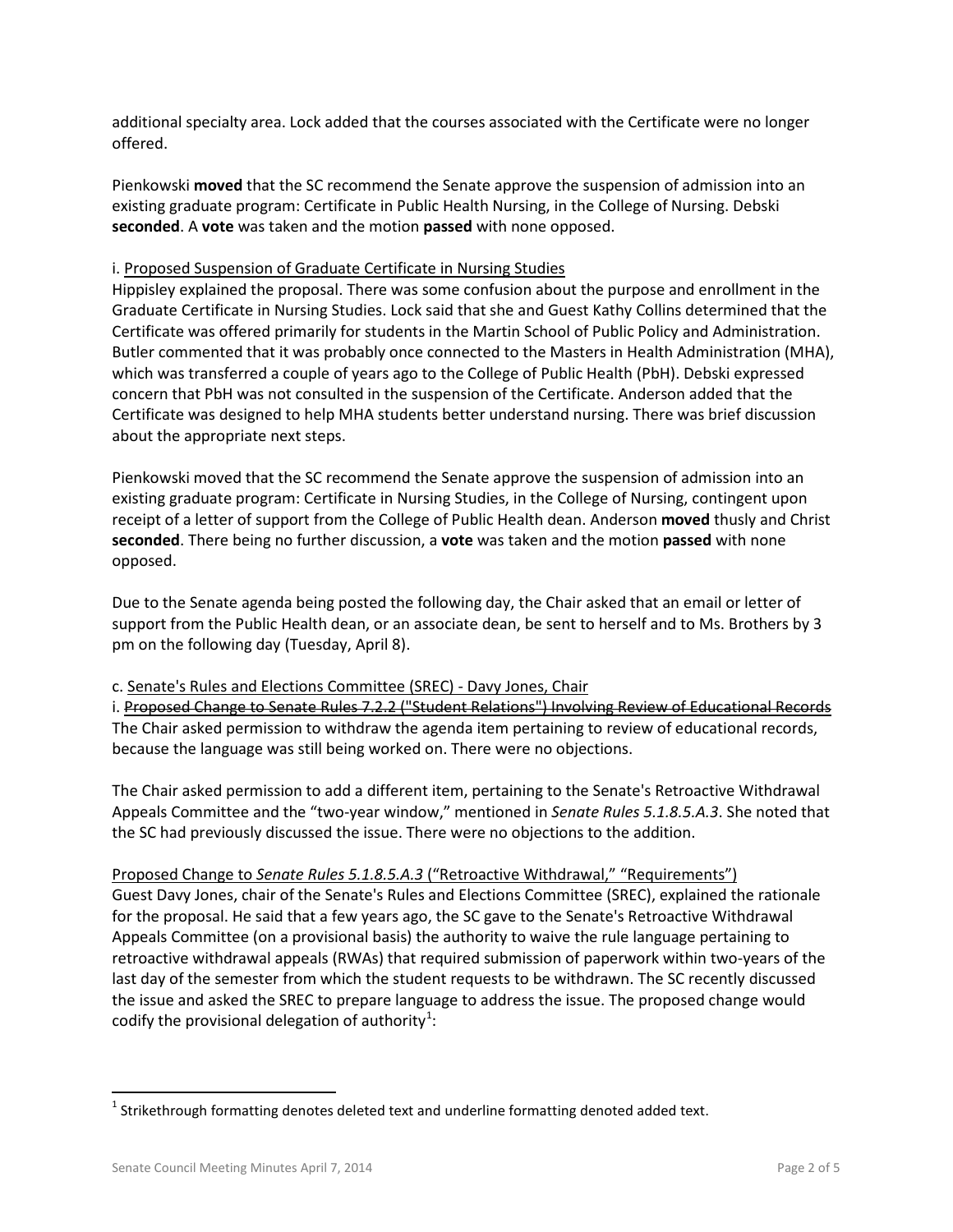The complete requests shall be made before a student has graduated and not later than two calendar years from the last day of classes for the semester for which the withdrawal is requested., unless the SRWAC votes to waive the two-year time limit.

Jones answered a few questions by Debski. There being no further discussion, Brown **moved** to approve the proposed change to *Senate Rules 5.1.8.5.A.3* and Harling **seconded**. There being no further discussion, a **vote** was taken and the motion **passed** with none opposed.

# b. Senate's Admissions and Academic Standards Committee (SAASC) - Greg Graf, Chair

## i. Proposed Change to GRE/GMAT Requirements for Admission

Guest Greg Graf, chair of the Senate's Admissions and Academic Standards Committee, explained the proposal from the Graduate School to remove the university-wide requirement of GRE/GMAT scores for admission into the Graduate School. Graf added that approval of the proposal would require a change to the *Senate Rules*; he read the language as it currently is, and as it would be changed. There were a number of questions from SC members, which were answered by Graf and Guest Brian Jackson, Graduate School senior associate dean. (Guest Jeannine Blackwell, Graduate School dean, arrived partway through the discussion.) Jones clarified for the Chair that a Senate vote would include a direction to the SREC to codify the language necessary to implement the change, if approved, so the changed *Senate Rules* (*SR*) language did not have to be specifically approved by the Senate because the intent was already approved.

There was some confusion about the proposal's details. SC members offered a variety of opinions about the proposal, as well as raised some concerns; below are representative comments.

- A director of graduate studies (DGS) could selectively waive the requirement for students from a certain high school, even though the intent is for the cohort language to apply to an entire program's discipline or sub-discipline, not individual students. [Provision for a waiver still applies, but is written elsewhere.]
- Waiving the GRE/GMAT requirement should be done on a degree program-by-degree program basis, not based on an individual student, a degree program concentration, specialization, etc.
- Graduate program faculty and the DGS must be regularly reminded by the Graduate School that the lack of a GRE/GMAT requirement, more specifically the lack of a GRE/GMAT score, will render their students ineligible for graduate fellowships. The person holding the title of DGS can change every couple of years so it would be important to make sure everyone is aware of what the lack of a GRE/GMAT requirement means in terms of fellowship eligibility.
- A program will have to be careful about when the change to its admission requirement takes place, so that it does not impact students currently in the process of submitting their credentials under current requirements.
	- •
- The proposal does not explain how removal of the GRE/GMAT requirement is achieved. For example, it is not clear who must approve the requirement's removal – the program faculty only, both the program faculty and the dean of the graduate school, etc.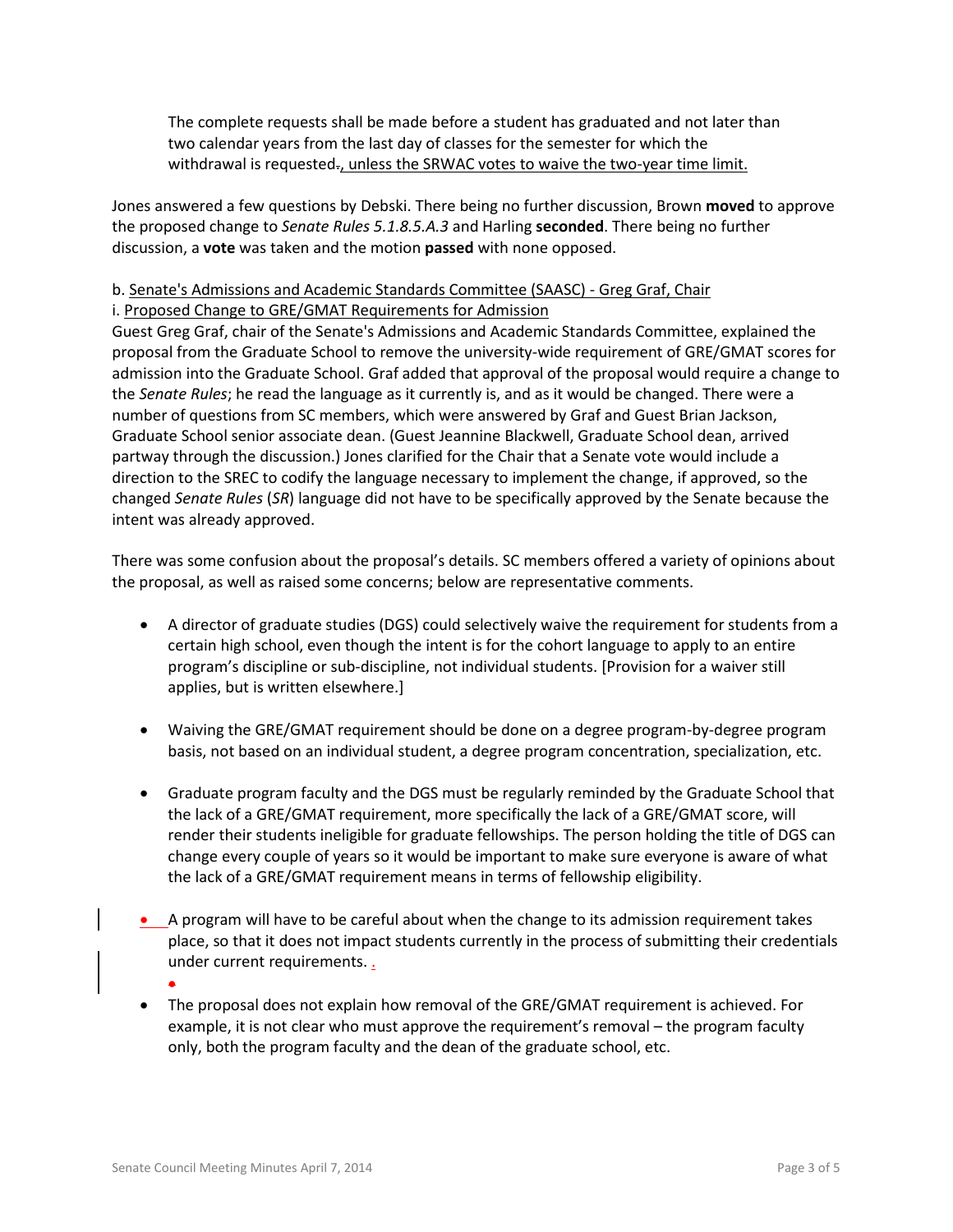• The proposal does not address which individual cohorts may be affected by removal of the GRE/GMAT requirement. Can a program faculty remove the requirement for students from one particular country? For students in one particular degree program track? For students in a particular degree program specialization? For students from one particular high school?

Wood **moved** that the proposal be returned to the Graduate School for clarification. Pienkowski **seconded**. There were additional comments.

- It is not clear what role, if any, a college dean plays in the process of removing the GRE/GMAT requirement.
- Removing the requirement for students in one concentration of a degree program, but not another concentration in the same degree program, will result in a system whereby students in one concentration are far more likely to receive fellowships. This may potentially develop into a perception of being second-class citizens.
- There needs to be more information about how and why and which other programs have removed the GRE/GMAT requirement for admission, beyond anecdotal descriptions of pros and cons to its removal on a program-by-program basis.

When there was no further discussion, the Chair called for a **vote** and the motion to return the proposal to the Graduate School for clarification **passed** with one opposed. The Chair said that the proposal would return to the Graduate School for clarification and welcomed additional communication with individual SC members. She thanked Graf and Jones for their assistance.

The Chair directed SC members back to the temporarily skipped agenda item.

### 2. Old Business

## a. Faculty Evaluation of President Capilouto

The Chair reminded SC members of what had been done thus far. The SC decided to survey faculty campuswide to evaluate President Eli Capilouto. The SC intended to use the same survey questions as the previous year, but offered the President an opportunity to add a handful of questions, but he declined. The Chair said that the survey should be sent out in the next week or so and suggested Wood talk about the survey itself.

Wood said that she updated the survey only to change the year to the current year. She said Jones sent her the list of email addresses of everyone who should receive the survey, which includes deans and lecturers. If SC does not object, Wood said she planned to start work at 9 am on sending out the survey. She had two questions: when should the survey be sent out, and when should be the deadline? The Chair suggested that recipients have three weeks to respond, particularly because the survey process was started sooner this time. The Chair agreed with Wood's suggestion to send out a reminder every week for three weeks, in addition to the initial email. There were no objections.

There was a brief discussion regarding fewer places for narrative responses. The survey will be sent out almost immediately and will be sent from the Senate Council email account. SC members are welcome to work to improve participation in the survey after the initial announcement goes out. SC members recognized that an ad hoc committee will need to be created to review the narrative responses.